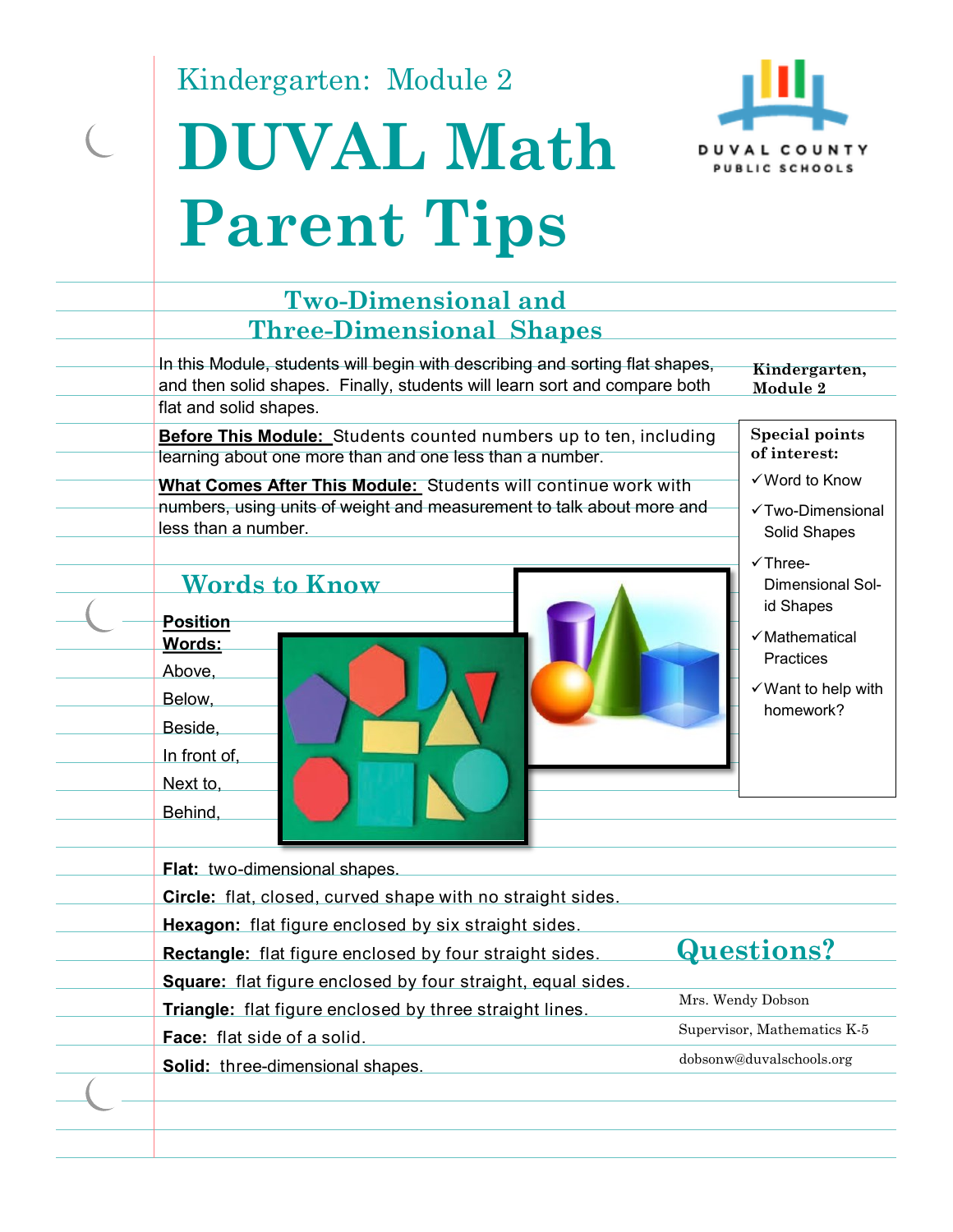### **Two-Dimensional Shapes**

Students will look at various flat shapes and describe the attributes of the shape. In lesson 1, students will look at objects and determine which shape looks like it. For example, a clock looks like a circle.

In Lesson 2, students will gain understanding that a **triangle** is a flat figure enclosed by three sides and will be able to identify the shape by name.

**Example:** Find the triangles and color them yellow. Put an X on shapes that are not triangles.

In Lesson 3, students gain an understanding that a **rectangle** is a flat figure enclosed by four straight sides and begin to identify rectangles by name. They will also understand that a square is a flat figure enclosed by four straight equal sides.

**Example:** Color all the rectangles yellow.

Color all the triangles red.

In Lesson 4, students gain an understanding that a **hexagon** is a flat figure enclosed by six straight sides and a **circle** is a flat, closed, curved shape with no straight sides. They will also begin to identify these shapes by name.

**Example:** Find the circles and color them green. Find the hexagons and color them yellow. Put an X on the shapes that are not hexagons or circles.

In Lesson 5, students learn about positional words. The word **above, beside, behind, in front of, and next to** are position words.

**Example:** Draw a shape with 4 sides, 2 long and 2 short, below the cat.

**Example:** Draw a shape with 3 straight sides above the cat. Color it yellow.







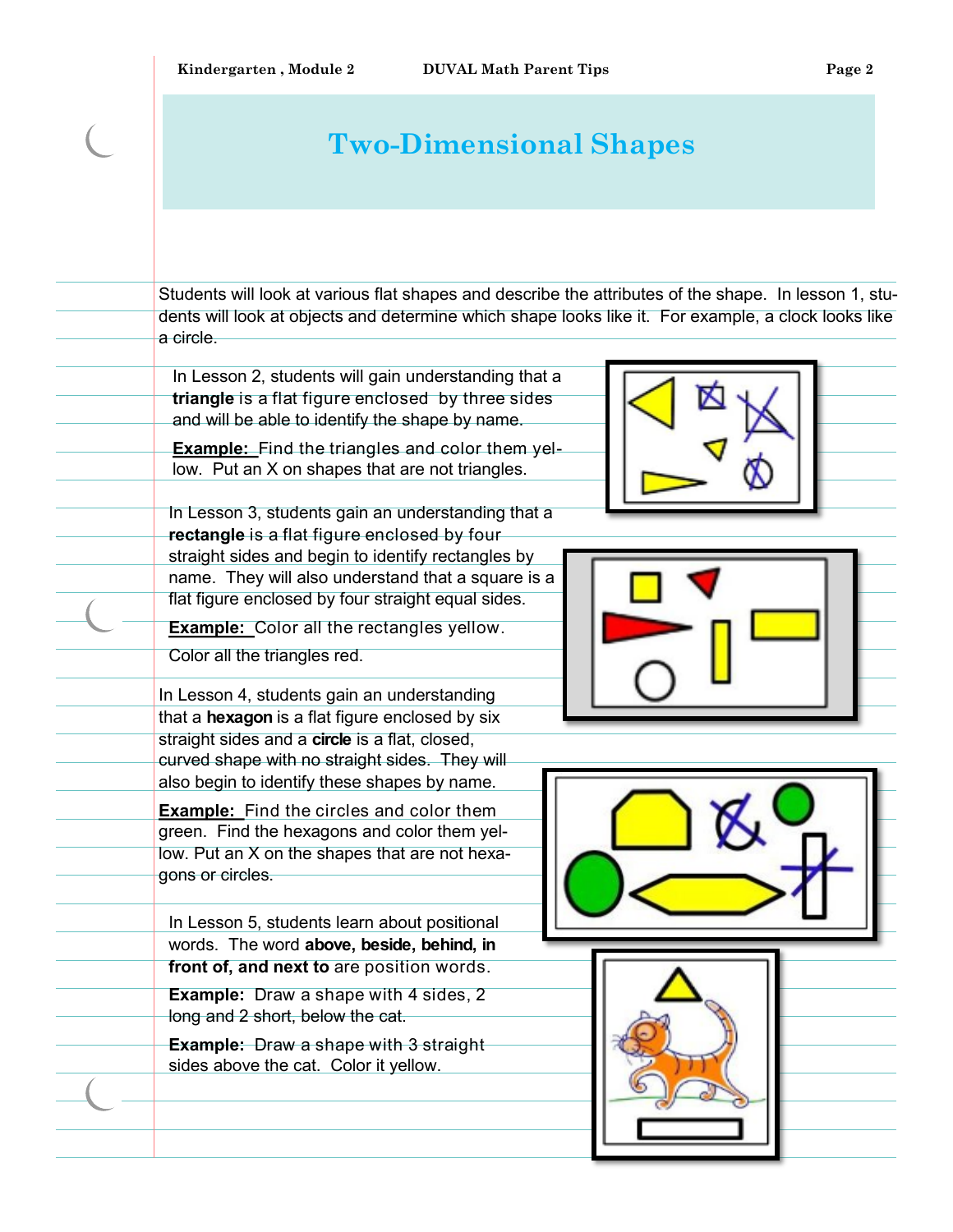### **Three-Dimensional Shapes**

In this module, students will also look at various solid shapes and describe the attributes of the shape. In Lesson 6, students will look at objects and determine which shape looks like it.

**Example:** an ice cream cone looks like a cone.





Students will also examine how threedimensional shapes and objects are similar to or different from one another with respect to orientation and relative positions to objects.

highlight a new Students will discuss things such as the edges of the shapes, corners, and points, that a face is a flat surface, or that some shapes just have curves and no edges. In lesson 7, students will learn the names of the three-dimensional shapes described in Lesson 6.

In Lesson 7, students will learn the names of the threedimensional shapes described in Lesson 6.



They will look at the shapes and sort them into groups such as shapes that have corners, shapes that do not have corners or shapes that have faces.

In Lesson 8, students will have additional practice with the position words **above, below, beside, behind, in front of, and next to**.